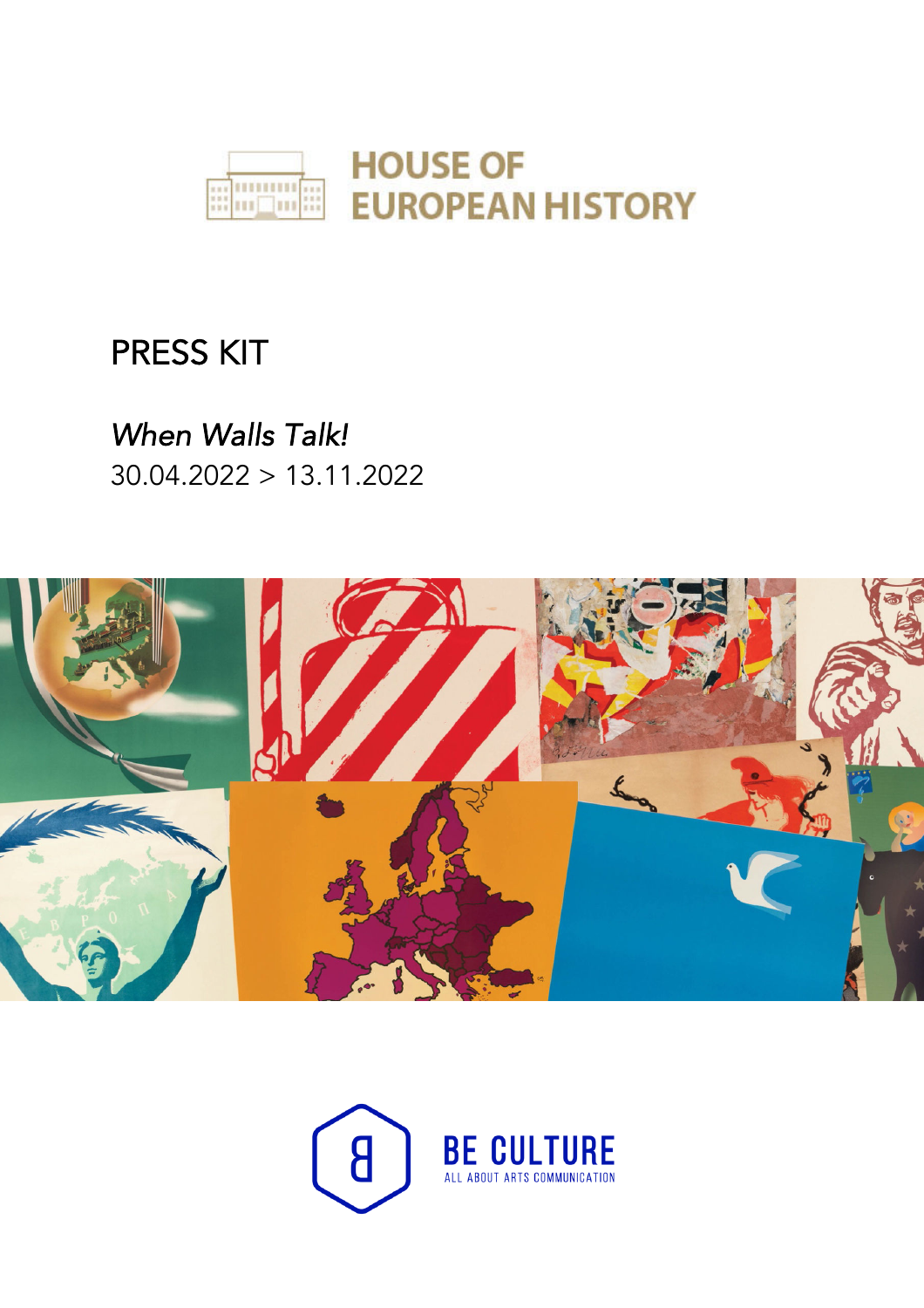#### 1. PRESS RELEASE

From 30 April until 13 November, the House of European History opens a new free exhibition showing 150 posters from across the continent over the last 100 years. Visitors can explore how these posters have influenced our ideas, views and perceptions of Europe. From the propaganda of the World Wars and the Cold War to the rise of cultural exchange, tourism and social movements after the Second World War, the exhibition reveals complex layers of European division and unity.

The public opening on Saturday 30 April features a rich programme of activities: a drawing performance by renowned artist, writer and cartoonist Dan Perjovschi, a creative workshop where visitors can design their own poster on a topic they feel is important for Europe, and guided tours in the galleries of the temporary exhibition.

Lead curator Perikles Christodoulou: "Posters function as vehicles to inform, but also educate and even manipulate. They have dominated the public space, jostling for our attention and confronting us with the ideas of our time. Whilst posters offer invaluable insights into European life and what it is to be European, they can also reveal darker stories of how society has been moulded by economic and political forces."

The exhibition is available in French, Dutch, English and German. A learning programme will encourage visitors to evaluate the historical evolution of the public sphere in Europe, through interactive stations involving designing their own posters and contextualising posters they have just discovered. Primary and secondary schools are invited to participate in complimentary workshops, which promote analytical skills and learning about European History via posters presenting human rights, migration, European elections, conflict, and even cultural and sport events.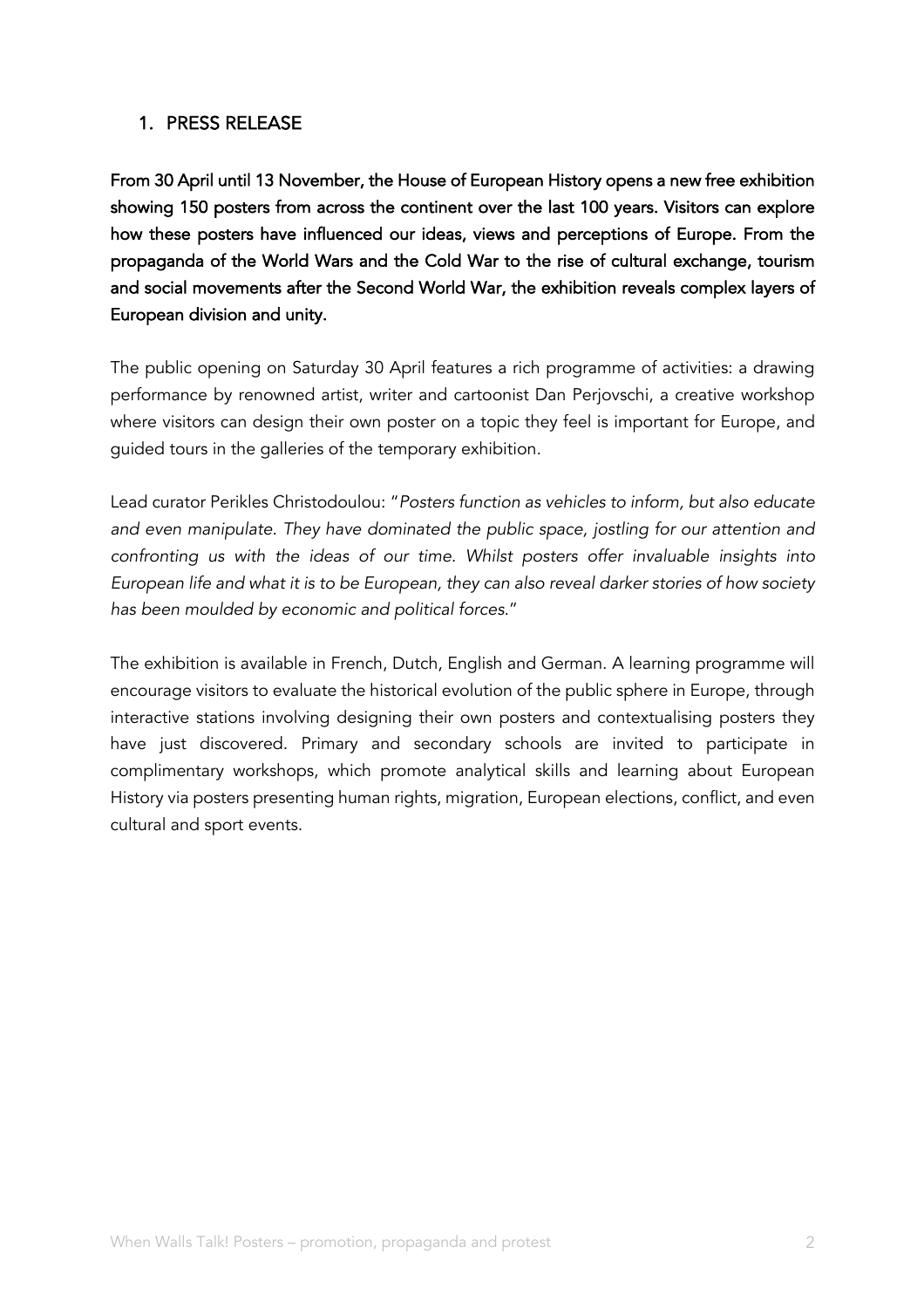### 7. PRACTICAL INFORMATION

#### When Walls Talk! Posters – promotion, propaganda and protest

Lead curator: Perikles Christodoulou 30 April 2022 – 13 November 2022

#### HOUSE OF EUROPEAN HISTORY

Rue Belliard / Belliardstraat 135, 1000 Brussels, Belgium https://historia-europa.ep.eu/en www.facebook.com/HistoriaEuropa twitter.com/HistoriaEuropa instagram.com/visit\_EP

#### OPENING HOURS

Monday 13.00 – 18.00 Tuesday - Friday 9.00 – 18.00 Saturday - Sunday 10.00 – 18.00 Closed on 1 January, 1 May, 1 November and 24, 25, 31 December Free entrance Languages: French, Dutch, English, German Bookings required for groups of 10+

#### PRESS SERVICE

BE CULTURE General Manager: Séverine Provost Project Coordinator: Sophie Moffat sophie@beculture.be + 32 494 65 36 57 +32 2 644 61 91